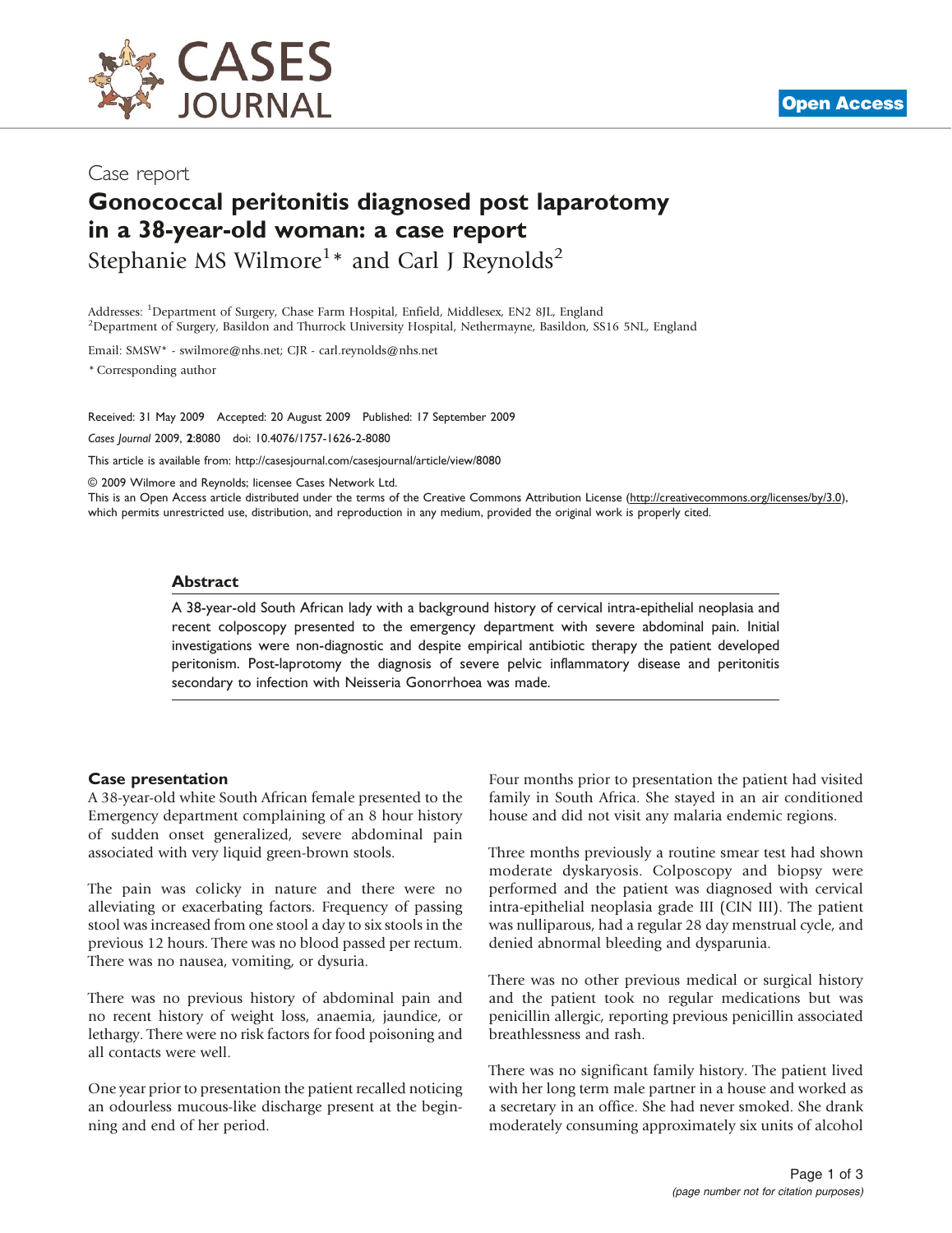per week. She denied intravenous drugs use and had had unprotected sexual intercourse only with her long term partner for the past two years.

On examination, the patient was in visible discomfort. There was no scleral yellowing or conjunctival pallor. There were no stigmata of chronic liver disease. She was pyrexial (38 degrees) tachycardic (100 beats per minute), tachypnoeic (26 breaths per minute) and hypotensive (97/ 64 mmHg). The abdomen was distended and tender to palpation. There was no guarding or rigidity. There was no organomegaly or shifting dullness and bowel sounds were present and hyperactive. Digital rectal examination was unremarkable.

Initial investigations showed showed hematuria (3+), proteinuria (1+), ketonuria (1+) and leukocytouria done with dipstick method. Urine test for pregnancy was negative. Microscopy and culture of blood, urine and stool were negative. Test for HIV (ELISA) was also negative. Arterial blood gas analysis showed pH - 7.32, pCO2 - 4.4 kPa, pO2 - 9.1 kPa, HCO3 - 17 mmol/L, and BE -8.2 mmol/L. Hemogram revealed Hb of 14.7 g/dL, WBC 11.5  $\times$  10<sup>9</sup>/L with neutrophils  $9 \times 10^9$ /L. Urea, electrolytes, liver function tests, and amylase were normal. C-reactive protein was elevated (138.2 mg/L; normal range < 10 mg/L).

An abdominal and erect chest X- Rays were normal.

The differential diagnosis at this point was:

- acute bacterial or viral gastroenteritis
- appendicitis

• perforated bowel (peptic ulcer or appendix) leading to secondary bacterial peritonitis

• first presentation of inflammatory bowel disease

The patient was given a stat dose of Clindamycin 600 mg IV followed by the same dose IV qds, as well as Gentamicin 7 mg/kg once a day intravenously. Her condition deteriorated over the next 4 days as her abdominal pain increased in severity, she remained pyrexial, and required fluid resuscitation to support her blood pressure.

On day 4 a computed tomography (CT) scan was performed which revealed dilated loops of proximal small bowel with significant wall thickening. One of the loops showed irregularity of the lumen. There was a small amount of free fluid in the pelvis but no significant abnormality in the upper abdominal viscera. There was no evidence of acute cholecystitis. The right iliac fossa appeared normal. There was no free intraperitoneal air.

On day 5 the patient developed peritonism, she was lying still with a positive cough test, rebound and percussion tenderness, board-like abdominal rigidity, guarding and absent bowel sounds, and an emergency laprotomy was performed.

Operative findings were notable for the identification of free non-malodorous pus in the peritoneum (subphrenic, pelvic and in both paracolic gutters). The totality of the bowel from stomach to rectum was carefully scrutinised for a perforation but was normal, including the appendix. The liver, gallbladder, ovaries and uterus appeared normal. No identifiable cause was found for pus origin.

After discussion between clinicians and microbiologist and in view of her past gynaecological history, nucleic acid amplification tests (NAATs) were performed for Neisseria gonorrhoea and Chlamydia trachomatis on operative culture media [\[1\]](#page-2-0). NAATs were positive for the former but negative for the latter. The diagnosis of severe pelvic inflammatory disease was made. In view of this, together with the poor response to Clindamycin and Gentamycin, antibiotic therapy was changed to Ceftriaxone 2 g IV bd, Metronidazole 500 mg IV tds, and 250 mg stat PO of Doxycycline followed by 100 mg PO od.

She was admitted to intensive therapy unit (ITU) post operatively. In the high dependency unit (HDU) her recovery was complicated by further intense abdominal pain due to a paralytic ileus which resolved by day 8.

### **Discussion**

Our case is strikingly similar to a number of other cases reported recently in the literature [\[2-4\]](#page-2-0). In each case a woman aged over 30 presents as a surgical emergency with an acute abdomen and diagnosis is made post-laprotomy when Neisseria gonorrhoea is isolated from purulent exudate in the peritoneal cavity. The possible significance of age related endocervical changes predisposing to this presentation is discussed by Brunel et al [[2](#page-2-0)].

Neisseria gonorrhoea is the second most common sexually transmitted infection in the United Kingdom and there are reports that its prevalence is increasing [[4,5\]](#page-2-0). Infection at the endocervix can give rise to increased or altered vaginal discharge, this is the most common symptom (up to 50% of cases), but it is also frequently asymptomatic in females (up to 50% of cases) as opposed to males [[5](#page-2-0),[6\]](#page-2-0). Untreated, gonorrhoea can lead to serious complications such as pelvic inflammatory disease (PID) in women, in turn causing possible scarring of the upper reproductive tract, infertility and ectopic pregnancies. Disseminated gonococcal infection, resulting from bacteraemia, may result in arthritis, endocarditis, skin infections and meningitis.